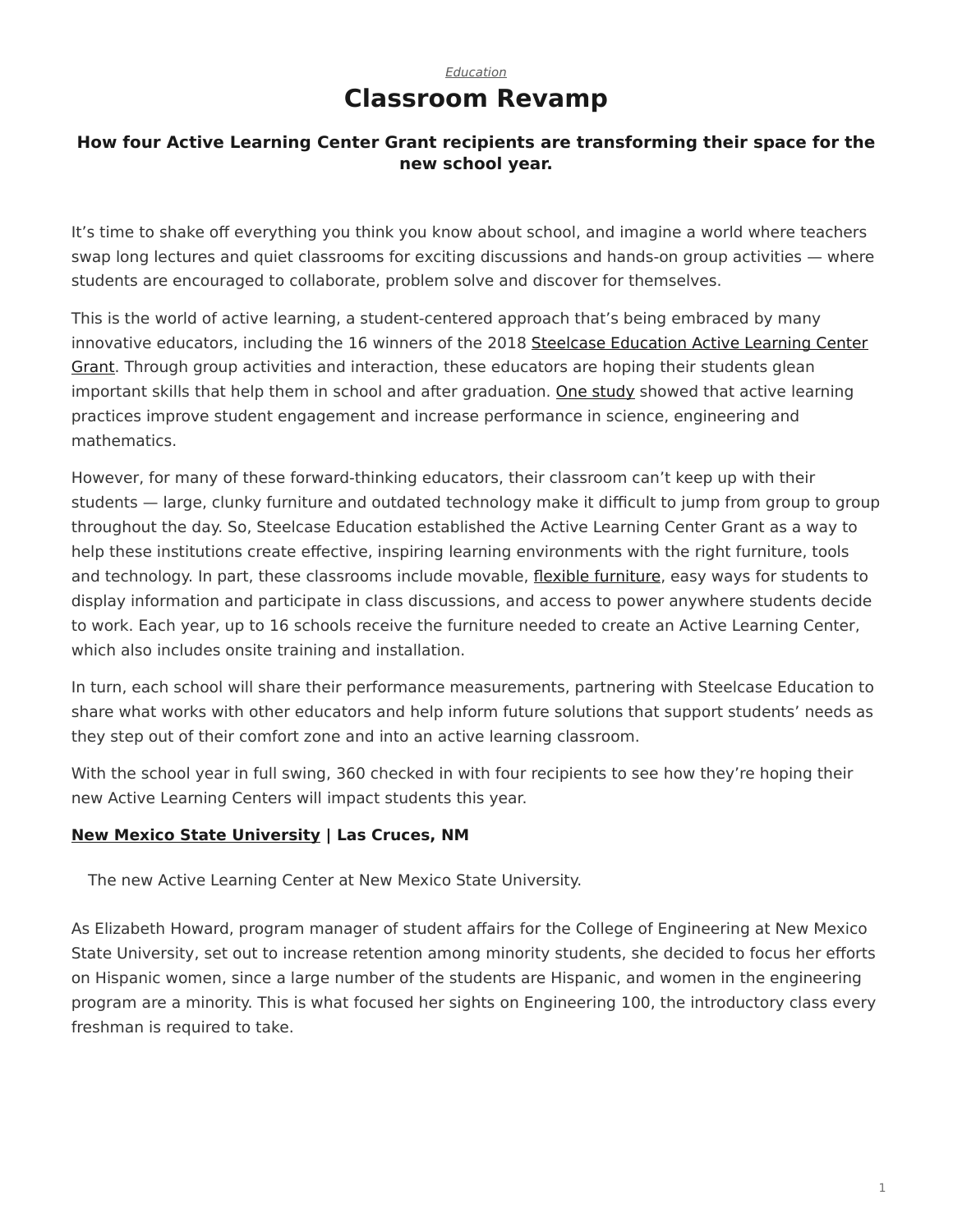Having recently revamped the course to include more teamwork and group design challenges, Howard's team decided to turn one of the outdated classrooms into the Active Learning Center, to see if the new environment would help students embrace a more collaborative learning style.

"Engineering is such a challenging curriculum," says Howard. "So the opportunity to work in a classroom where we can really utilize team relationships will allow students to rely on their peers and they'll just be that much more successful."

At the end of the year, Howard's team plans to conduct focus groups with Hispanic female students who took Engineering 100 in the Active Learning Center and those who took the course in a traditional classroom, to see if retention increased.

"We're hoping the Active Learning Classroom will promote their persistence," she says. "So far, the feedback has been really, really positive."

## **[UnSchool](https://www.sanjuan.edu/unschool) | Fair Oaks, CA**

The UnSchool space before receiving the Active Learning Center grant.

When the UnSchool opened in 2017, the staff hoped the large, open space would offer a new approach to education for freshmen and sophomore students who struggled in a traditional classroom setting. Students were encouraged to work at their own pace, explore personal passions and interact with their peers.

"UnSchool was designed in a space that's open and flexible," says Gabriel Cooper, principal. "We wanted to be able to create seminars, deep dives and crash courses for students to be able to experience different learning opportunities."

However, it quickly became clear that the students were being weighed down by the large, cumbersome furniture, opting to stay in the same place most of the day instead of moving from group to group as they took on projects. By turning the big, open room into an Active Learning Center, the staff was able to remove uncomfortable, stiff furniture and create a space that offered endless configurations to accommodate organic collaboration and peer-to-peer interaction.

"I'm hoping this will encourage them," Cooper says. "If some students are working on rockets and I'm working on my rocket, ideally we'd move the furniture together to become a larger, more fluid group. The kids are super excited."

#### **[Arapahoe Ridge High School](https://arh.bvsd.org/Pages/default.aspx) | Boulder, CO**

Many students come to Arapahoe Ridge, an alternative high school, feeling like traditional high schools were not the right fit for them. And, because of their struggles at a conventional school, these kids are at a high risk of dropping out.

"They just want to focus on the basics and get out," says Dr. Jill Williams, a teacher at ARHS.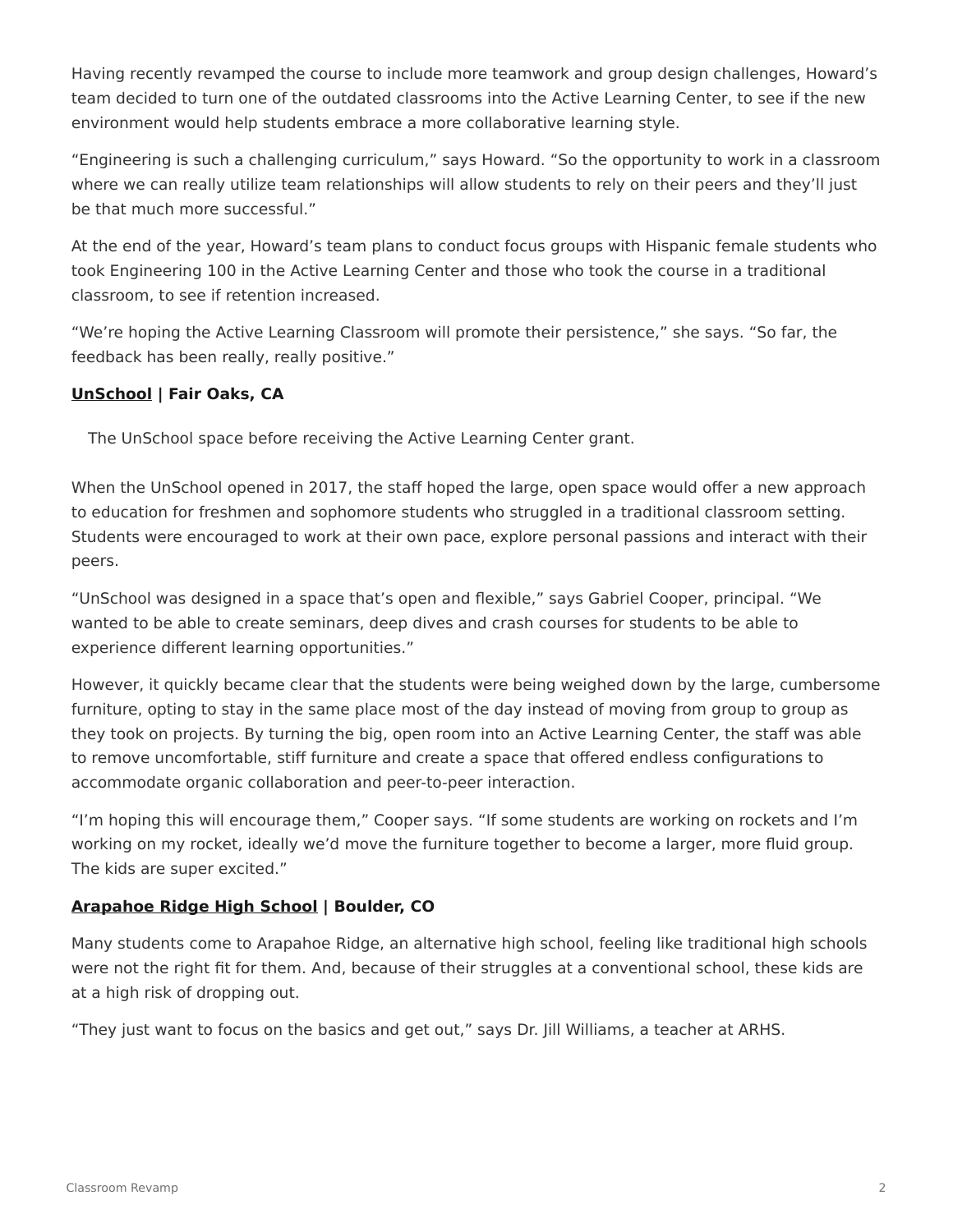In an effort to change that mindset, Arapahoe chose to transform the library into their Active Learning Center. The unused space, filled with lonely books and floor-to-ceiling windows that overlook the Rocky Mountains, felt like the perfect location to inspire students and embolden them to take greater academic risks, and dive into deeper learning. In addition, 80 percent of the students are also learning to speak English, so more face-to-face, peer-to-peer interaction may help strengthen their language skills.

So, what does success look like to the staff at Arapahoe?

"Very loud and messy," says Williams. She hopes to see the room full of excited students talking, working together and actually enjoying their education.

### **[Virginia Tech](https://vt.edu/) | Blacksburg, VA**

Virginia Tech's new Active Learning Center.

When the computer lab in 217 Cheatham Hall was built 20 years ago as the home to the Center for Environmental Applications of Remote Sensing (CEARS), it was designed as a space for instruction and collaborative research using remote sensors, such as cameras and accelerometers, to learn more about human-building dynamics.

But, assistant professor Timothy Baird's team began to notice that, while the school's technology and curriculum were constantly evolving, their classroom was not. So, with the help of the Active Learning Center Grant, they were able to reboot the computer lab into a living laboratory that will not only advance their research plans, but promote the student engagement and hands-on group work their curriculum now requires.

"We know that students can learn more and be more creative when they're actively engaged in the course and work collaboratively in groups," explains Baird. "We've designed an active learning computer lab that promotes collaboration and creativity to set our students up for success."

By comparing qualitative and quantitative social data, based on student and instructor feedback and sensor tracking, Baird's team hopes to learn more about human movement and behavior in the Active Learning Center compared to the traditional computer lab across the hall, to see which environment is more conducive to modern-day learning.

360 will share each school's results at the conclusion of the school year. For research from 12 Active Learning Center Grant schools, read [Active Learning Centers Impact Education.](https://www.steelcase.com/research/articles/topics/classroom-design/impact-on-education-in-active-learning-centers/)

#### **Interested in the Active Learning Center Grant?**

[Browse](https://www.steelcase.com/discover/information/education/active-learning-center-grant/?utm_source=360research&utm_medium=blog&utm_campaign=alcgrant&utm_content=alc4recipients) resources, sign up for updates, and learn more about the program's fifth cycle which opens on December 3, 2018.